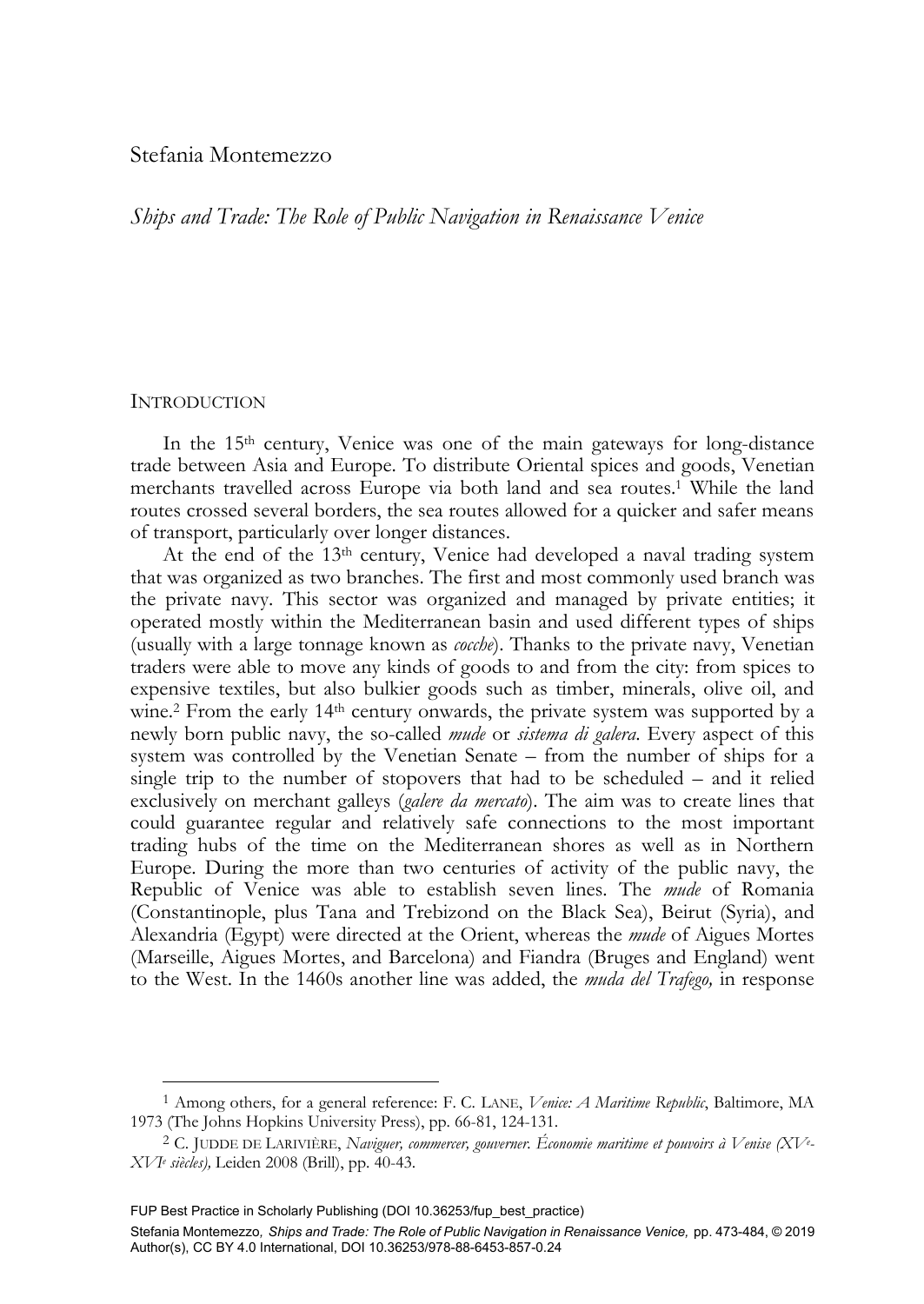to requests from the North African partners.3 The galleys mainly transported goods with high added value such as spices, silk, and other strategic products.<sup>4</sup>

The public control of the navy was also linked to the social functions that it covered. Almost all the social classes of the city were represented in the crew, and for every one of them there were advantages in using the system and in keeping it working.5 For the *patriciate*, these journeys, besides the obvious commercial possibilities, were a safer apprenticeship period for the younger merchants who could practice the trade at first hand. For the *scions* of noble but ruined families, there was the possibility of embarking as *nobeli de pope* or arbalesters to practice trade, and, in the meantime, receive a salary. For the *popolani,* it was possible to get a job onboard as an oarsman, trumpeter, or fishermen while carrying out some small trades on the side (which was usually forbidden to those who were not noble). The need to build and repair ships also involved the Arsenal, and this created jobs for almost all the inhabitants of the surrounding neighborhood (Castello).6

The structure of trade that the galley system offered was linked to different advantages, which had strategic importance, particularly when trading abroad. Firstly, special terms and duties were offered to merchants trading on State ships: Exemptions from custom duties were, for instance, granted to Venetians for two months after their arrival in Bruges, and no ship was allowed to sail from Venice to Northern Europe in the period following the departure of the *muda*, granting the galley merchants an edge over the other Venetian traders.7 Yet, the formal and informal support offered to the individual merchant was even more important once he had arrived at a foreign market.<sup>8</sup> As a reward for the risks and the expense

<sup>3</sup> A. SACERDOTI, *Note sulle galere da mercato veneziane nel XV secolo*, in "Bollettino dell'Istituto di Storia della Società e dello Stato", IV, 1962, pp. 80-105; C. JUDDE DE LARIVIÈRE, *Naviguer, commercer, gouverner. Économie maritime et pouvoirs à Venise*; cit., p. 91; B. DOUMERC, *Venise et l'émirat hafside de Tunis (1231-1535)*, Paris-Montreal 1999 (L'Harmattan), pp. 53-72; G. LUZZATTO, *Navigazione di linea e navigazione libera nelle grandi città marinare del Medio Evo*, in *Studi di Storia economica veneziana*, Padova 1955 (CEDAM), pp. 53-56; B. DOUMERC, *Il dominio del mare*, in *Storia di Venezia. Dalle origini alla caduta della Serenissima,* IV*, Il Rinascimento. Politica e cultura*, A. TENENTI and U. TUCCI eds., Rome 1996 (Istituto della Enciclopedia italiana), pp. 113-180.

<sup>4</sup> The Venetian public navy has been widely analyzed in D. STÖCKLY, *Le système de l'Incanto des galées du marché à Venise (fin XIIIe -milieu XVe siècle)*, Leiden 1995 (Brill) and C. JUDDE DE LARIVIERE, *Naviguer, commercer, gouverner. Économie maritime et pouvoirs à Venise*, cit., pp. 63-178.

<sup>5</sup> The social representation and the accessibility to the public, and private, Venetian navy has been widely explained and contextualized by CLAUDE JUDDE DE LARIVIÈRE (*Ibid.*, pp. 24-25, 289-298).

<sup>6</sup> A. SACERDOTI, *Note sulle galere da mercato*, cit., pp. 93-94; C. JUDDE DE LARIVIERE, *Naviguer, commercer, gouverner. Économie maritime et pouvoirs à Venise*, cit., pp. 24-25. 7 P. STABEL, *Venice: Where North Meets South,* in *Renaissance Venice and the North. Crosscurrents in the* 

*Time of Bellini, Dürer and Titian,* B. AKEMA and B. L. BROWN eds., London 2000 (Thames and Hudson), pp. 31-33; J.M. MURRAY, *Bruges, Cradle of Capitalism, 1280-1390*, Cambridge 2005 (Cambridge University Press), pp. 223-224.

<sup>8</sup> Among others: A.A. RUDDOCK, *Italian Merchants and Shipping in Southampton, 1270-1600* Southampton 1951 (University College); A. WANDEWALLE, N. GEIRNAERT, *Bruges and Italy*, in *Bruges and Europe*, ed. V. VERMEERSCH, Antwerp 1992 (MercatorFonds), pp. 182-205; D. ABULAFIA, *Cittadino e denizen: mercanti italiani a Southampton e Londra*, in *Sistema di rapporti ed élites economiche in Europa (sec. XII-XVIII)*, ed. M. DEL TREPPO, Napoli 1994 (Liguori), pp. 273-292; J.A. VAN HOUTTE, *L'attività delle élites meridionali nei grandi centri commerciali dei Paesi Bassi tra il XIII e il XVI secolo*, in *Sistema di rapporti ed élites*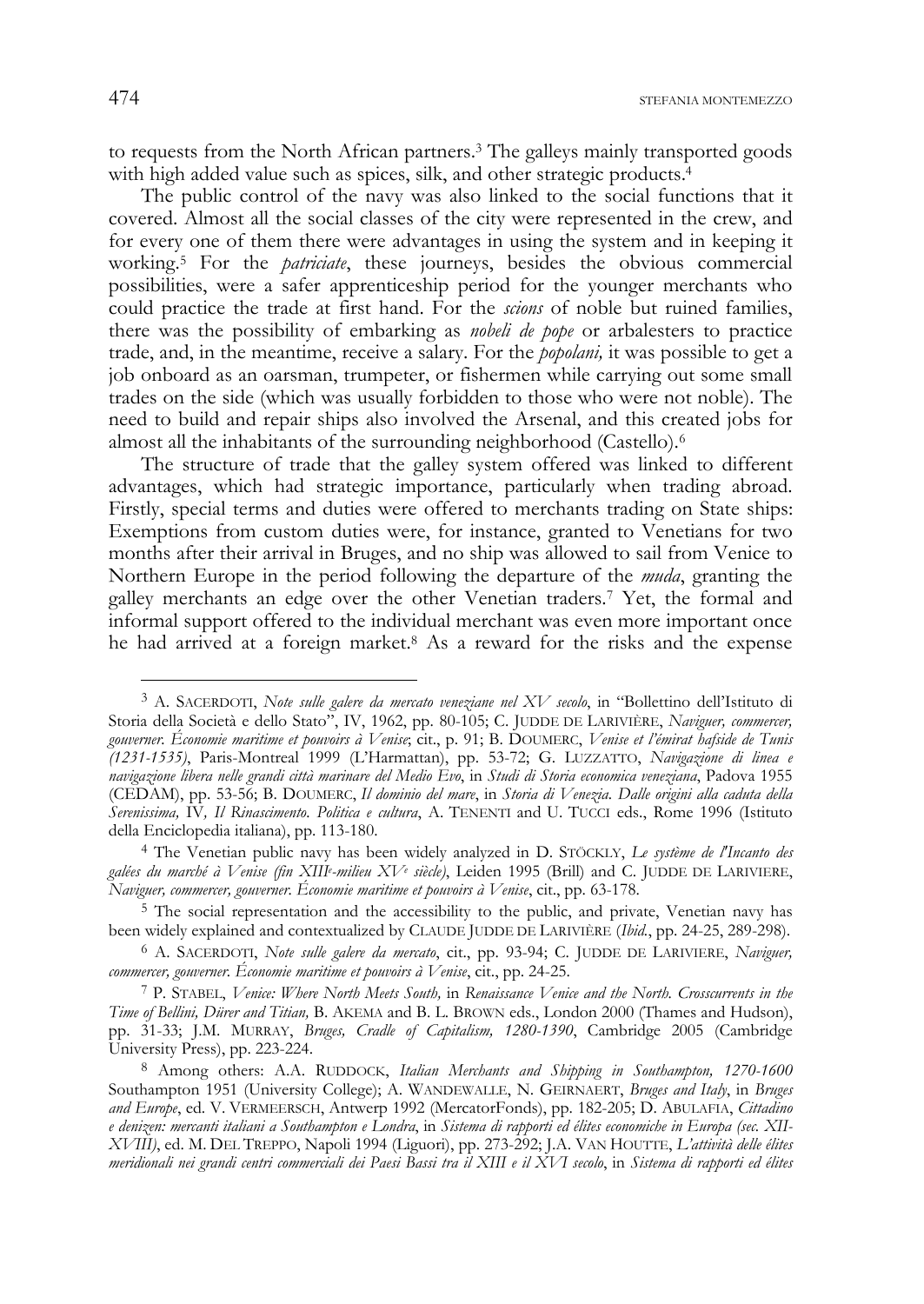incurred by the investors, the Senate was ready to offer tangible assistance to Venetian traders,9 laying the basis of a network of links and nodes ready to be used by the seasonally mobile merchants.10

The functioning of the public navy has been explained by historiography, however, what is not as clear is the influence that the public navy had on the private merchant firms operating in Venice.

Thanks to the study of accounting ledgers written by Giovanni Foscari in the 1460s11 and by Alvise Michiel in the 1470s, the paper aims at understanding the role of the public navigation system in Renaissance Venice from the point of view of the merchant firms of the city. The essay is based on two case studies. Firstly, I will briefly outline how traders were able to access the public navy and how they used the system, using the case of Giovanni Foscari. Secondly, thanks to the Alvise Michiel case, I will approach the issue of the impact of the public navy on the activity of the merchant firms.

## 1. A GLIMPSE INTO THE SYSTEM: THE FOSCARI LEDGERS

How did Venetian merchants contribute to maintaining the public navy? From a practical point of view, the involvement of Venetian traders in the public navy started a few months before the departure. A few months before the weighing anchor, the Senate published *Incanti*, the documents used for public announcements. They regulated all the main aspects of the navigation, the working relations on board (with specifics on salaries and on the rights of the workmen), and the amount of food that had to be served on the different tables. These public auctions were usually published in Rialto, where the nobles interested in the galleys could make a bid. The development of outbids may have varied in the different periods depending on the interest in the lines, the international situation (such as an approaching war), or the agreement between the *patroni*, the charterers, who wanted to keep the outbids at a low level.12 This is what very likely happened in 1463, when

-

*economiche in Europa*, pp. 259-272; P. STABEL, *Venice: Where North Meets South,* cit., pp. 31-43; A. VANDEWALLE, *Les nations étrangères à Bruges*, in *Les marchands de la Hanse et la banque de Médicis. Bruges marché d'échanges culturels en Europe*, Oostkamp 2002 (Stichting Kunstboek), pp. 27-42; G. NORDIO, *La colonia mercantile veneziana nella Londra di metà Quattrocento: attività commerciali e movimento anti-alien*, in *Politiche del credito. Investimenti, consumo, solidarietà: atti del congresso internazionale, Asti 20-22 marzo 2003,* G. BOSCHIERO, B. MOLINA eds., Asti 2004 (Arti Grafiche TSG), pp. 222-240; B. BLONDÉ, O. GELDERBLOM, P. STABEL, *Foreign Merchant Communities in Bruges, Antwerp and Amsterdam*, in *Cultural Exchange in Early Modern Europe*, V. 2, *Cities and Cultural Exchange in Europe, 1400-1700*, ed. D. CALABI, Cambridge 2007 (Cambridge University Press), pp. 154-174.

<sup>9</sup> C. JUDDE DE LARIVIÈRE, *Naviguer, commercer, gouverner*; cit., pp. 44-48; B. DOUMERC, *Le galere da mercato*, in *Storia di Venezia. Dalle origini alla caduta della Serenissima*, XII, *Il mare*, A. TENENTI and U. TUCCI eds., Rome 1991 (Istituto della Enciclopedia italiana), pp. 357-396.

<sup>10</sup> S. MONTEMEZZO, *Galley Routes and Merchant Networks between Venice and the North Sea in the Fifteenth Century*, in *Commercial Networks and European Cities, 1400-1800*, A. CARACAUSI, C. JEGGLE eds., London 2014 (Pickering & Chatto), pp. 153-170. 11 The transcript of the books is published in *Giovanni Foscari. Viaggi di Fiandra, 1463-1464 e 1467-*

*<sup>1468</sup>*, ed. S. MONTEMEZZO, Venice 2012 (La Malcontenta). 12 D. STÖCKLY, *Le système de l'Incanto*, cit., pp. 51-53.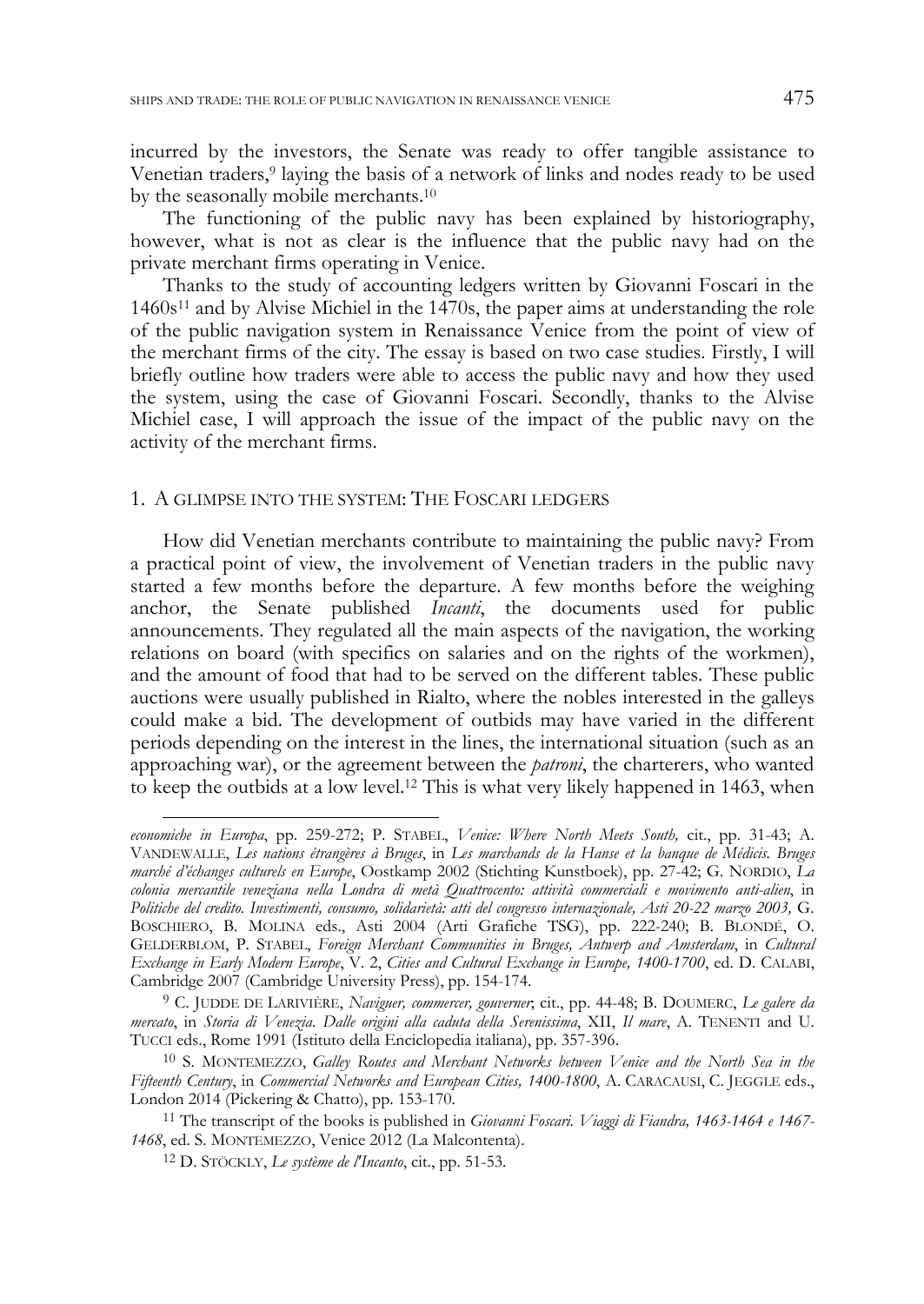476 STEFANIA MONTEMEZZO

Giovanni Foscari – a member of one of the best known, most important, and richest families of the Venetian *patriciate* – became one of the *patroni* of the galleys sailing for Flanders, paying only 7 ducats for renting the ship, while the other charterers paid only a token amount of 1 ducat.13

The *Incanto* document from 1463 published by the Senate follows a wellestablished formula, stating that 500 ducats had to be paid by the *patrono* to the Arsenal for outfitting the boat, which had to be delivered during the month of April; that every *patrono* had received a *donum* of 4,000 ducats from the State as an incentive – since the war with the Ottomans was indeed coming, and investing in a ship, which could have been confiscated and used for military purposes, represented a valid risk (which is probably why on Giovanni's second trip to the North, the *donum* increased to  $5,500$  ducats<sup>14</sup>) –; and including the order that the loading had to follow, alongside other details such as the stopovers, the treatment of the crew, and the election of officials.15

The boat was rented unrigged and it was up to the charterer to get it ready for travel. That is why the State required the *patrono* to prove before the *Avogaria de Comun*, within eight days from the auction, his financial coverage. Very often this coverage was supplied by a management society created for the purpose that lasted as long as the journey and was called the *Compagnia di galera*. 16 In the Foscari case, this kind of company was in place for both journeys. The expenses that the *patrono* had to face for the journeys (counting the salaries for the crew, the expenses for their board, and the ship) mounted to around 8,000 ducats, which represented almost a quarter of the entire turnover from the trips.17 Paying in advance such a sum would have been risky, if not impossible, for the Foscari *fraterna*. For this reason, Giovanni decided to create a management society that could help him cover these expenses. These types of society were divided into 24 shares, called *carati*, which were owned by shareholders called *parcenevoli*. The account books show that Foscari decided to keep 2/3 of the society for himself, while selling the remaining third to other Venetian merchants. Also, these companies were used to strengthen social and economic links, since most of the investors were previous partners and family members.18

Once the necessary capital had been raised, the debts paid to the Arsenal, and his financial position had been certified by the State, Foscari moved on to taking care of the crew and loading the cargo. The months before departure would have been chaotic for the traders involved, since they were embarking on more than a year-long commercial trip.

<sup>13</sup> ASV, *Senato Mar,* reg. 7, c. 112r. Four years later, in 1467, despite the war, the price paid by Foscari for the *Incanto* increased to 180 ducats. ASV, *Senato Mar,* reg. 8, c. 119v.

<sup>14</sup> ASV, *Senaro Mar,* reg. 8, cc. 116v-119v.

<sup>15</sup> ASV, *Senato Mar,* reg. 7, cc. 109r-112r.

<sup>16</sup> C. JUDDE DE LARIVIÈRE, *Naviguer, commercer, gouverner*; cit., pp. 200-204

<sup>17</sup> S. MONTEMEZZO, *Galley Routes and Merchant Networks*, cit., p. 159.

<sup>18</sup> EADEM, *Fra pubblico e privato: la fraterna veneziana nel commercio del secondo Quattrocento*, in "Ricerche di storia economica e sociale", III, 2017, pp. 7-34.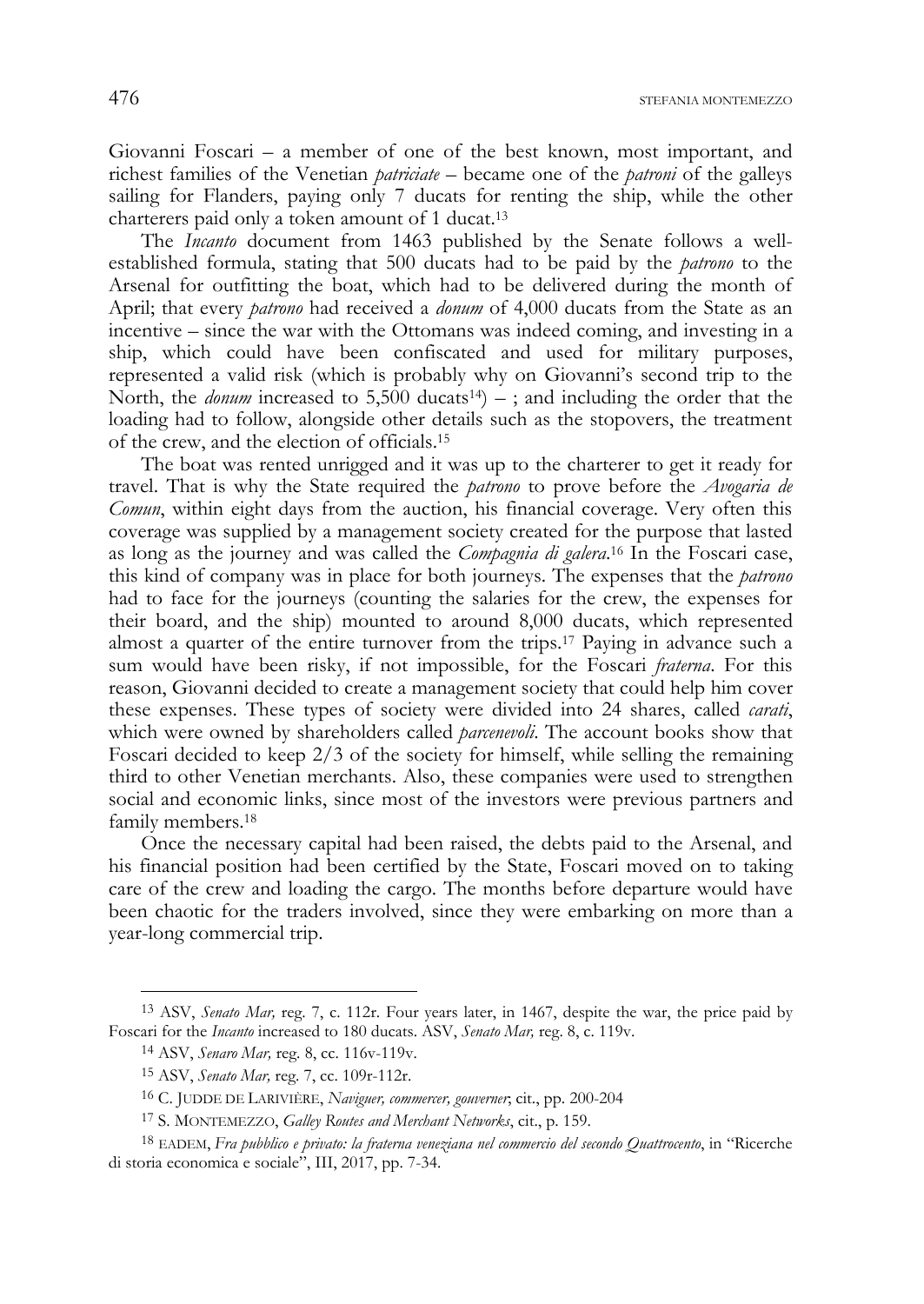Before analyzing the use that Giovanni Foscari made of the public galleys, some background information on his story is perhaps warranted. Giovanni was the descendant of Marco Foscari, the brother of Francesco, who was the *doge* between 1423 and 1456.19 Due to the temporary exclusion from politics that affected the family after the deposition of Francesco as *doge*, Giovanni renounced his political career very early on, devoting his life to trade together with his brother Alvise. The firm he managed was the typical *fraterna*: a family business with no branches abroad, managed by kin living under the same roof, and relying for the most part on agents for international affairs. The sources used to analyze his activity are two ledgers written during two different voyages to Flanders and England on a State galley that record the deals made by Foscari both as a merchant (and agent) and as *patrono*  (responsible, then, for the single ship, *Foscara,* which was named after him). The accounts presented in the books are gathered in a single manuscript and refer to merchandise charged on board the *Foscara* (and for which Foscari was responsible in most cases) and merchandise loaded on one of the other ships of the *muda*, the convoy of galleys,20 by resident merchants, as well as all the accounts related to the salaries of the crew and payments for the support of the ship.

In terms of the merchandise, the circuit used by Venetian merchants makes this quite evident. Products from the Orient such as pepper, silks, and wax were taken to Bruges and London together with Venetian products such as low-quality cloth, berets, and wine. To guarantee high profits and uphold a continued presence in the Northern markets, restrictions, put in place by the State, were placed on the merchandise that could be loaded on board: Precedence was indeed given to highvalue products such as silk and spices, and only when these had all found a place on board could other products – such as Italian cloth – be loaded. The Foscari ledgers show us that this rule was indeed respected: During the second trip, around 16,000 of the 18,813 ducats for sold items came from Oriental products such as spices, cloth, and cotton. These were sold mainly in Bruges, the highest consumer of spices and cloth, and secondly in London, where cotton and smaller quantities of spices were sold in exchange for woolen cloth and raw wool (see graph 1, Foscari trip 1 sales and graph 2, Foscari trip 2 sales). For both trips, Bruges was the main gateway for Venetian traders: Despite the growing importance of the English markets (Southampton, in particular), until the end of the century, Bruges remained one of Venice's most important commercial partners.

<sup>19</sup> D. ROMANO, *The Likeness of Venice: A Life of Doge Francesco Foscari,* New Haven and London 2007 (Yale University Press); G. GULLINO, *La saga dei Foscari. Storia di un enigma*, Sommacampagna 2005 (CIERRE).

<sup>&</sup>lt;sup>20</sup> Goods sent by boat were frequently divided among different ships in order to avoid the loss of the whole shipment in the case of shipwreck.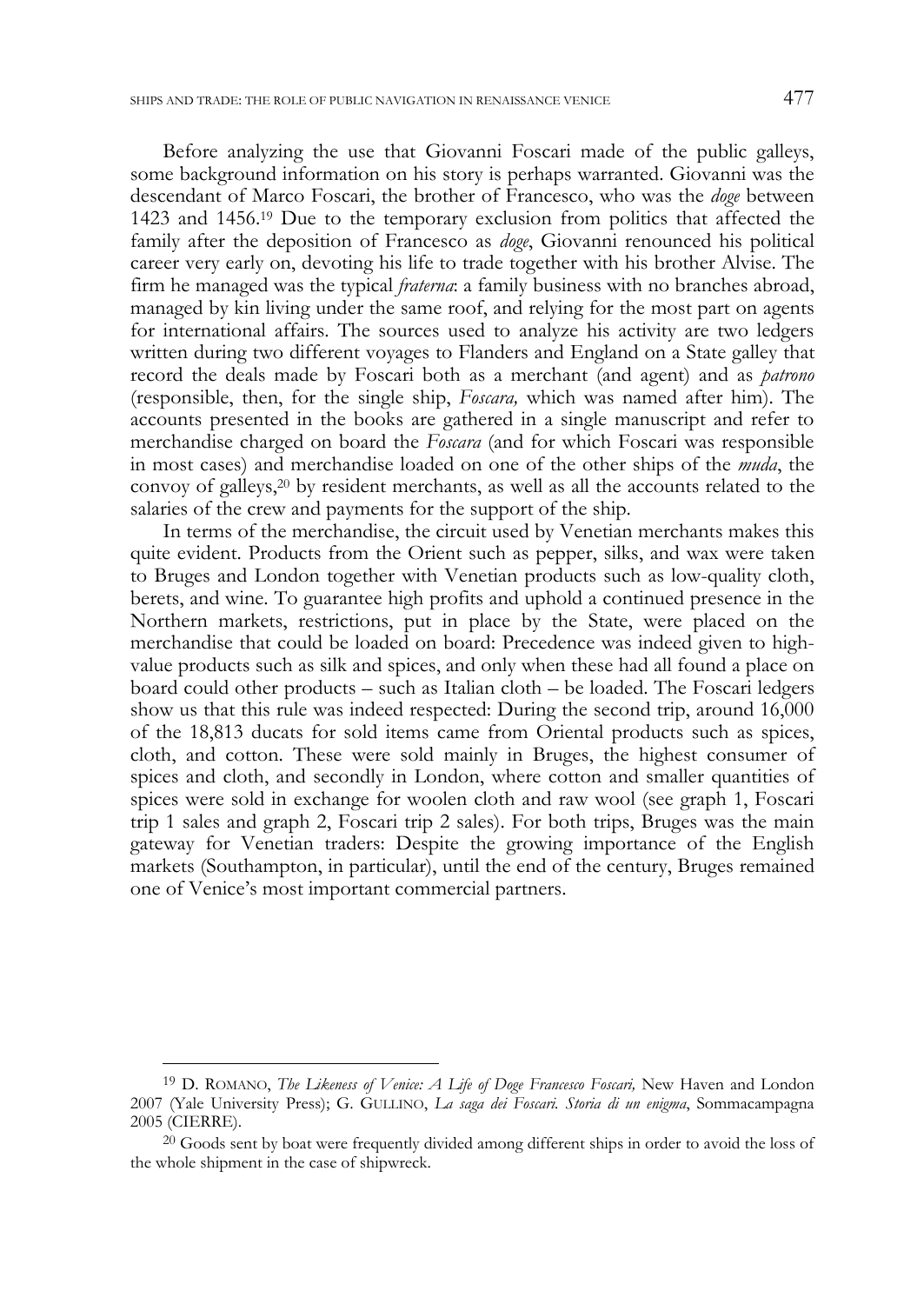

Graph 1. **Foscari trip 1 (sales)** 

Graph 2. **Foscari trip 2 (sales)** 



In terms of exports, more freedom was given to private merchants. The value of the merchandise exported from London and Bruges was far less than that of the imports: Flemish and Dutch cloth, amber, and English woolen cloth were the majority of the cargo. The cargo was also integrated with goods bought in the North African ports during their return travel. Slaves, horses, and leather were then bought in Tunis and shipped directly to Venice.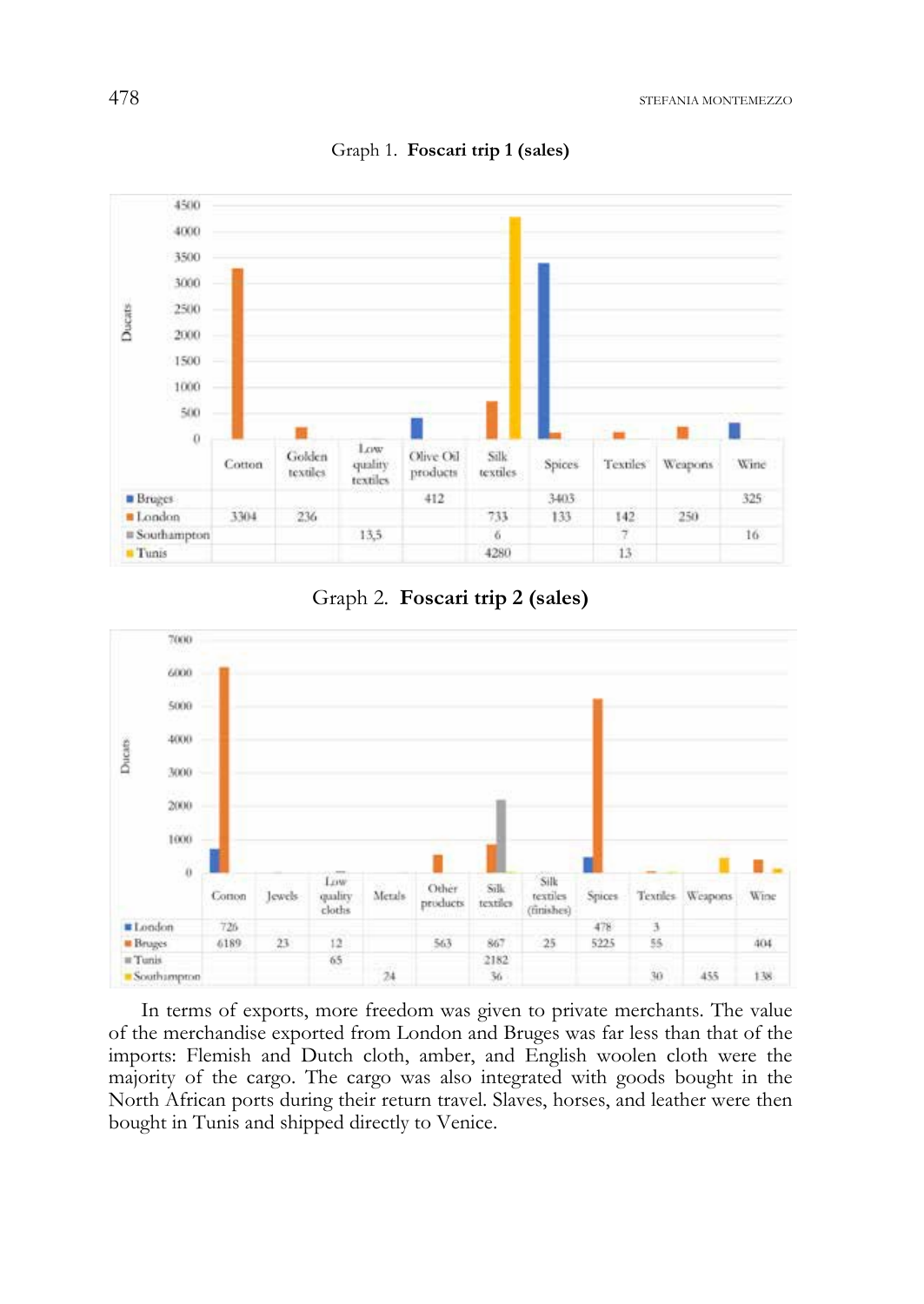Besides the merchandise, the ledgers also provide information on the partners Venetians used while travelling in Flanders and England. Bruges, also thanks to a longer tradition in terms of relations with Venice, is the city where Venetian traders are shown to be most at ease. Thanks also to the use of local intermediaries, imposed by the law, they were able to get deep access to the market, dealing directly with local traders and bankers, and to largely use financial tools that were typical, in this period, of the Italian context.21 Thanks to the strong Italian presence in the area and a robust economic development, Flanders was one of the places in the Europe of the time where it was possible to use of financial and banking tools (as *giroconto*, bills of exchanges and letters of credit). While in the Mediterranean basin and England, indeed, payments were almost exclusively made in cash or via barter; in Bruges, Venetian merchants were able to use the entire array of financial tools available both to Italian and local bankers.22 On the other hand, at this point in time, the English context proved to be more difficult: Here, the main partners and intermediaries were other Italians, with a total absence of commercial and financial contacts with locals.23

The regularity and the safety guaranteed by public navigation favored the creation of a circular trade route between the Mediterranean and Northern Europe, placing Venice and Italy at the very center of international European trade. A cluster of private and public interests pushed the Venetian traders into using the public lines, particularly for Northern Europe, as a tool to maintain contacts with both local and Italian merchants, while promoting the strategic position of Venice as one of the main intermediaries in the Western world for Oriental products.

## 2. BETWEEN PRIVATE AND PUBLIC INTERESTS: THE MICHIEL FAMILY FIRM

Economic, financial, and social reasons pushed Venetian merchants into supporting public navigation for over two centuries. If the general reasons for private merchants contributing to the *mude* system have been clarified, what remains unclear is the impact that the system had on single firms. To analyze this matter, I will use a specific case study of a Venetian firm operating in Venice in the decade from 1470–1480. The source I will refer to is the firm's ledger, kept in the form of double-entry bookkeeping. Accounts are relative to trades, agents, personal expenses, and taxes. In addition, the accounts for the first and last years are not complete.

The firm was managed by Alvise Michiel, a rich Venetian *patrizio*, who operated in the main Mediterranean ports and European cities thanks to an extensive

<sup>&</sup>lt;sup>21</sup> For a general picture of the economic situation of Bruges in the 15<sup>th</sup> century, see: P. STABEL, J. PUTTEVILS, J. DUMOLYN, B. LAMBERT, J. MURRAY, G. DUPONT, *Production, Markets and Socio-economic Structures II: c. 1320-c. 1500*, in *Medieval Bruges: c. 850-1550*, ed. A. BROWN-J. DUMOLYN, Cambridge 2018 (Cambridge University Press), pp. 196-267. 22 J. A. VAN HOUTTE, *L'attività delle élites meridionali nei grandi centri commerciali dei Paesi Bassi*, cit., pp.

<sup>259-272;</sup> P. STABEL, *Venice: Where North Meets South,* cit., pp. 31-43; A. VANDEWALLE, *Les nations étrangères à Bruges*, cit., pp. 27-42.

<sup>23</sup> S. MONTEMEZZO, *Galley Routes and Merchant Networks*, cit., pp. 153-170.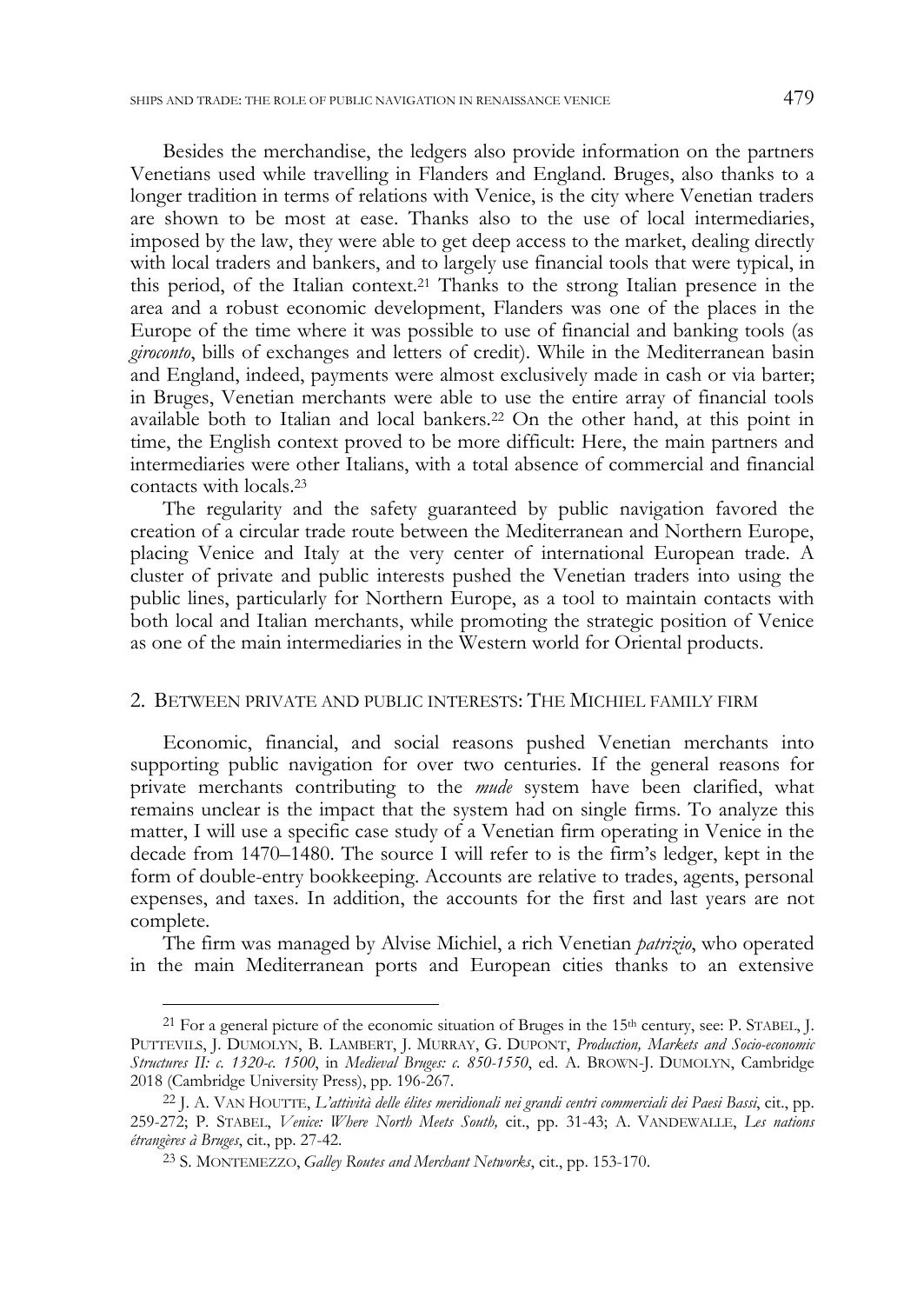network of agents (mostly belonging to the family such as sons, brothers-in-law, etc.). The cooperation with agents and the trust that the merchant had in them allowed the system to work: Cloth was indeed sent to Egypt as well as minerals and oil from Puglia following specific requests from the agents (mainly the Alexandrian agent who was Michiel's brother-in-law).

Thanks to the firm's documents, we know that the main trading cities of the time that were then able to generate lucrative trade during the war against the Ottomans were Alexandria, Tunis (or the Berber territories), and Syria (even if exchanges in these ports appear to be troubled) in the Mediterranean context. We also need to add Flanders and England to the list, as they were the main exporting cities for Levantine products.

The use Michiel made of the *galere di stato* was not extensive; however, it shows regularity. In the period from 1470–1481, Michiel transported approximately 7,000 ducats of merchandise with the public navy. The largest share of this sum was spent on purchasing pepper (as at that time it was probably the most lucrative type of good to trade) for almost 3,000 ducats, and selling Italian cloth, copper, tin, and ginger. Pepper was bartered when possible with Italian cloth that was dyed following the trends in the Egyptian markets (thanks to the indications given by the agent in Alexandria), but most commonly it was paid for in cash. Big quantities of ginger (amounting to almost 1,000 ducats) were sent to Flanders, while copper and tin were sent to Egypt and Barbary. The Venetian firm made use of the public galleys a minimum of two times a year up to a maximum of four, for three main destinations: Flanders and England; the Berber territories; and the Mamluk territories (mostly Alexandria) (see graph 3 and table 1).



#### Graph 3. **State galleys, main directions**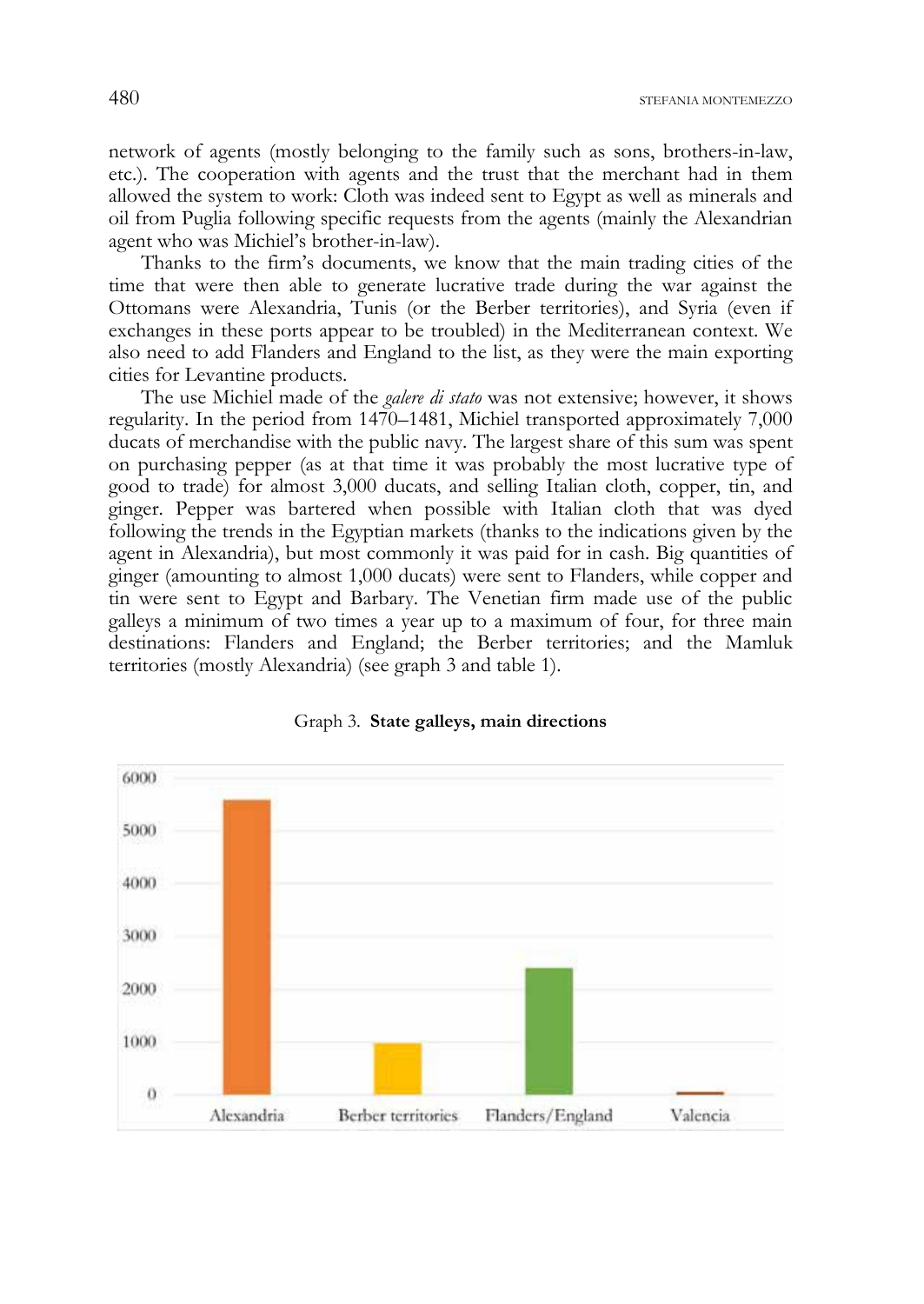The value of the merchandise loaded on State galleys amounted to about 7,000 ducats (without considering the *noli,* the freight, and all the other expenses), with a total of 75,000 ducats invested in purchases over the entire period (both via land and sea routes). These figures are not that impressive and highlight how the actual value carried via public navigation was not high, especially when compared to the sums invested in private navy commerce.

The bulk of Michiel's maritime trade was, however, carried out with the private navy. Goods valuing 25,000 ducats were shipped in the 10 years of activity, showing the composition of Michiel's commercial capital more clearly. Due to the difficulties in obtaining pepper (smaller quantities than usual came from Egypt, while almost nothing arrived from Syria), Michiel decided to create an alternative trade circuit that relied almost exclusively on private navigation. The merchant started to import olive oil from Puglia (plus that arriving from the Marche region and Garda lake via land routes), half of which was then sold in Venice (a big part of it to German traders, while the rest was sold to the State and local artisans for the production of soap and other uses), with the other half being sent to Barbary and Egypt.24 Olive oil was used as a currency and exchanged in Venice for tin and copper. Copper was purchased by the Germans of the *fondaco,* the same merchants who were buying olive oil from Puglia and Marche, and it was then exported to Alexandria, together with Alpine cloth. As noted, here these two goods, together with almonds from Puglia, were used to buy the scarce and expensive pepper that was available in Alexandria and Cairo. Despite efforts to export goods to Alexandria to finance purchases, the balance of payments remained heavily upset in favor of the outflows.

These numbers become more understandable if we consider the peculiar period in which this firm was operating. Venice was involved in the first war against the Ottomans, which of course meant not only general problems arising with commercial connections, but also a cut in the number of ships that could operate in the Mediterranean setting. The galleys going toward the Orient could be confiscated and used for military operations, while of course the risk of losing the cargo due to an attack from the enemy was much higher. This is also the reason why almost all the investments made by Michiel in the State galleys were for hubs that were not close to the war zone such as Alexandria in Egypt, the Berber territories, and Flanders. This fact is also sustained by what we saw happening in the *Incanto* for the Foscari case: War was a disincentive for investment in the public navy, since the many advantages that it brought were outweighed by the risk of seeing the ship attacked, confiscated, and used for military purposes.

-

<sup>24</sup> S. CIRIACONO, *L'olio a Venezia in età moderna*, in *I consumi alimentari e gli altri usi, in Alimentazione e Nutrizione, secc. XIII-XVIII*, S. CAVACIOCCHI (ed.), Firenze 1997 (Le Monnier), pp. 301-312.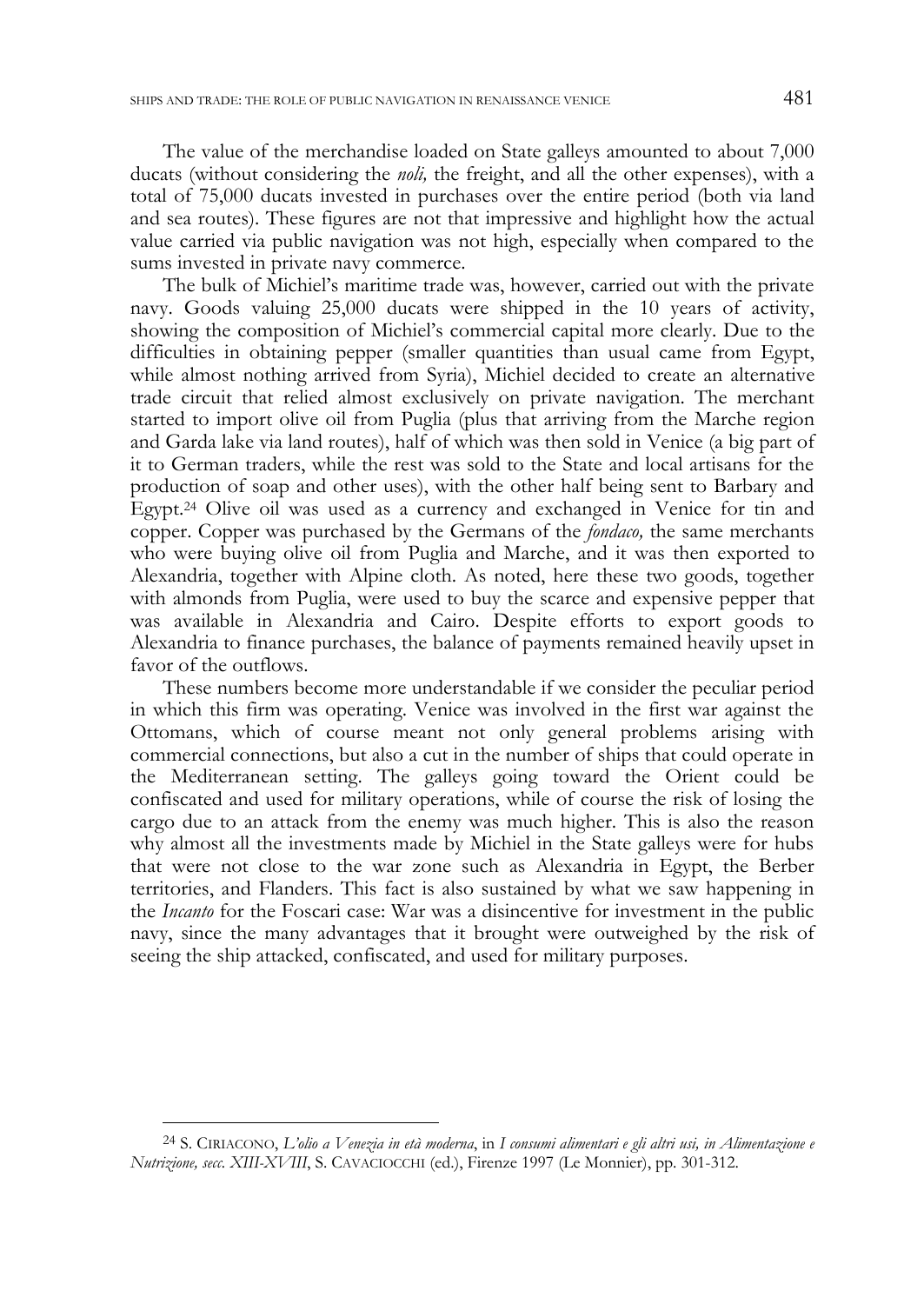

Graph 4. **Galleys use (ducats)** 





The distribution of the purchases and sales during the years of activity show strong discontinuity (see graphs 4 and 5). An accumulation of Oriental goods was made periodically (in 1471, 1474-1475, 1480-1481) to build up a supply for the years in which arrivals tended to be scarcer (such as 1472 and 1473, and from 1476 to 1479). These inconsistencies in purchases and sales are very likely linked to the developments of the Veneto-Ottoman war that had consequences in terms of the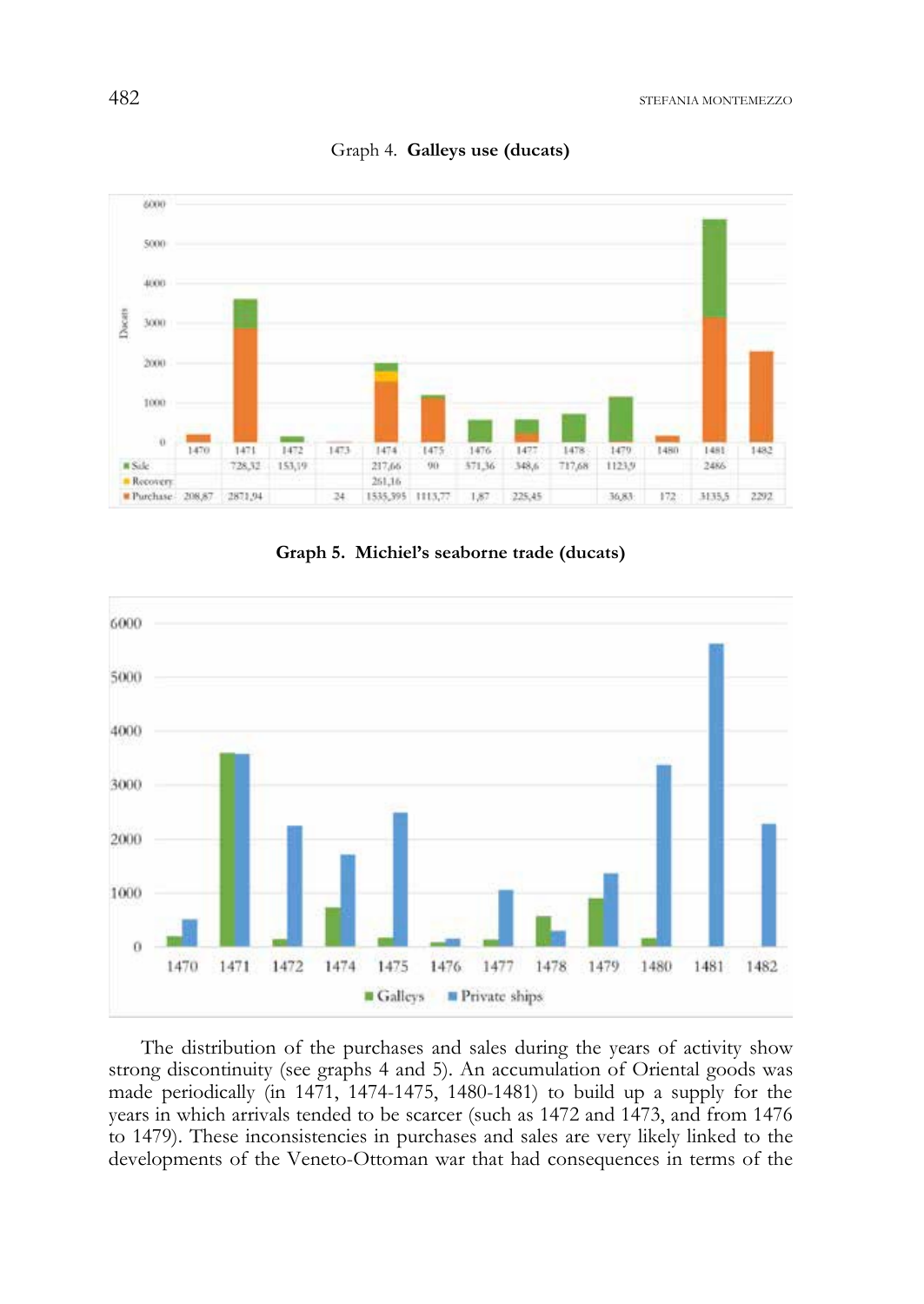direction of the traders' investments, but also in terms of their distribution networks and typology.

| Year | <b>Destination</b> | Capital invested, partial | Capital invested, total |
|------|--------------------|---------------------------|-------------------------|
|      |                    | (ducats)                  | (ducats)                |
| 1470 | Alexandria         | 208.87                    |                         |
|      | Flanders           | 59.5                      |                         |
|      | Venice             | 20                        | 288.37                  |
| 1471 | Flanders           | 389                       |                         |
|      | London             | 339.32                    |                         |
|      | Alexandria         | 2871.94                   | 3600.26                 |
| 1472 | Flanders           | 153.19                    | 153.19                  |
| 1474 | Flanders           | 164.5                     |                         |
|      | Valencia           | 56                        |                         |
|      | Venice             | 260.035                   | 480.535                 |
| 1475 | North Africa       | 90                        |                         |
|      | Flanders           | 93                        |                         |
|      | Southampton        | 1020.77                   |                         |
|      | Venice             | 90.12                     | 1293.89                 |
| 1476 | Alexandria         | 159.2                     |                         |
|      | North Africa       | 41.83                     |                         |
|      | Flanders           | 50.33                     |                         |
|      | Venice             | 371.56                    | 622.92                  |
| 1477 | North Africa       | 428.24                    |                         |
|      | Flanders           | 20.04                     |                         |
|      | Sicilia            | 121.9                     | 570.18                  |
| 1478 | Alexandria         | 1.75                      |                         |
|      | North Africa       | 418.33                    |                         |
|      | Venice             | 306.6                     | 726.68                  |
| 1479 | Alexandria         | 248.83                    |                         |
|      | Venice             | 911.9                     | 1160.73                 |
| 1481 | Alexandria         | 2100.5                    | 2100.5                  |

Tab. 1. **Public lines used by the Michiel firm** 

## **CONCLUSIONS**

Historiography has long emphasized the role of the State lines for the commercial development of Venice. The public system did indeed have a fundamental role in keeping the commercial system active and regular, while providing the State with